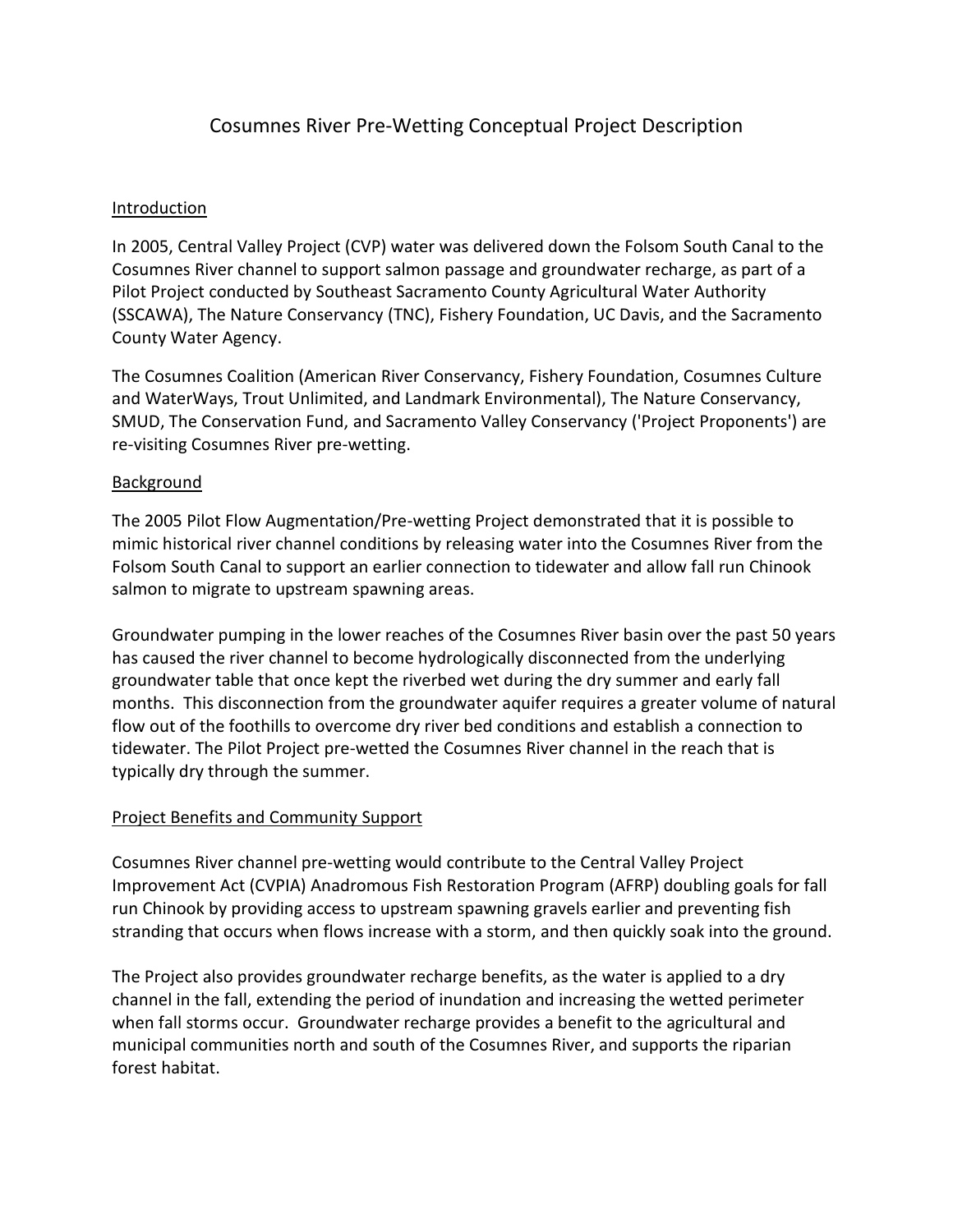The Project has broad support from the community because of its multiple benefits; supporters include environmental organizations, agricultural water districts, groundwater sustainability agencies, the Water Forum, the Regional Water Authority Integrated Regional Water Management Plan, the USFWS Anadromous Fish Restoration Program, and SMUD. SMUD's involvement with the project reflects two of SMUD's priority areas: valuing customers and the community, and embracing a sustainable future.

### Proposed Long Term Channel Pre-wetting Program

The project proponents are exploring the feasibility of implementing a long term program for pre-wetting. SMUD has taken the lead in working with USBR to identify a contractual arrangement whereby 500 to 1200 acre feet of water could be delivered down Folsom South Canal to the Cosumnes River channel on October 1st until flows reach the Oneto Denier reach, or storms provide precipitation to connect the river. Pre-wetting would only be implemented when the river is disconnected; in high water years, pre-wetting may not be necessary.

Pre-wetting flows would be managed so that the applied water does not reach the perennially wet tidal zone of the Cosumnes.

### Proposed Channel Pre-wetting Program Approach

A contractual arrangement between SSCAWA and SMUD to deliver SMUD Central Valley Project (CVP) water to the Cosumnes River Channel via Folsom South Canal is proposed.

To accomplish the program objectives, SMUD would donate water to the California Valley Improvement Project (CVPIA) b(3) Program through a water transfer; CVPIA would deliver the water to the Cosumnes. SMUD would be compensated for its costs in donating the water to the CVPIA b(3) Program. Funding sources to support SSCAWA in compensating SMUD and implementing the program for the first three year term will be explored by the Cosumnes Coalition and SCCAWA.

The long term program contract would be structured with a three year term, with an option to renew at the end of that term.

#### Environmental Compliance

The environmental documentation necessary includes an Environmental Assessment conducted by USBR and a California Environmental Quality Assessment conducted by SMUD.

The Environmental Compliance documentation will define program operation required to prevent negative impacts on American River anadromous fish and on the ecosystems of the Cosumnes River. Parameters to be considered include:

• Earliest fall start date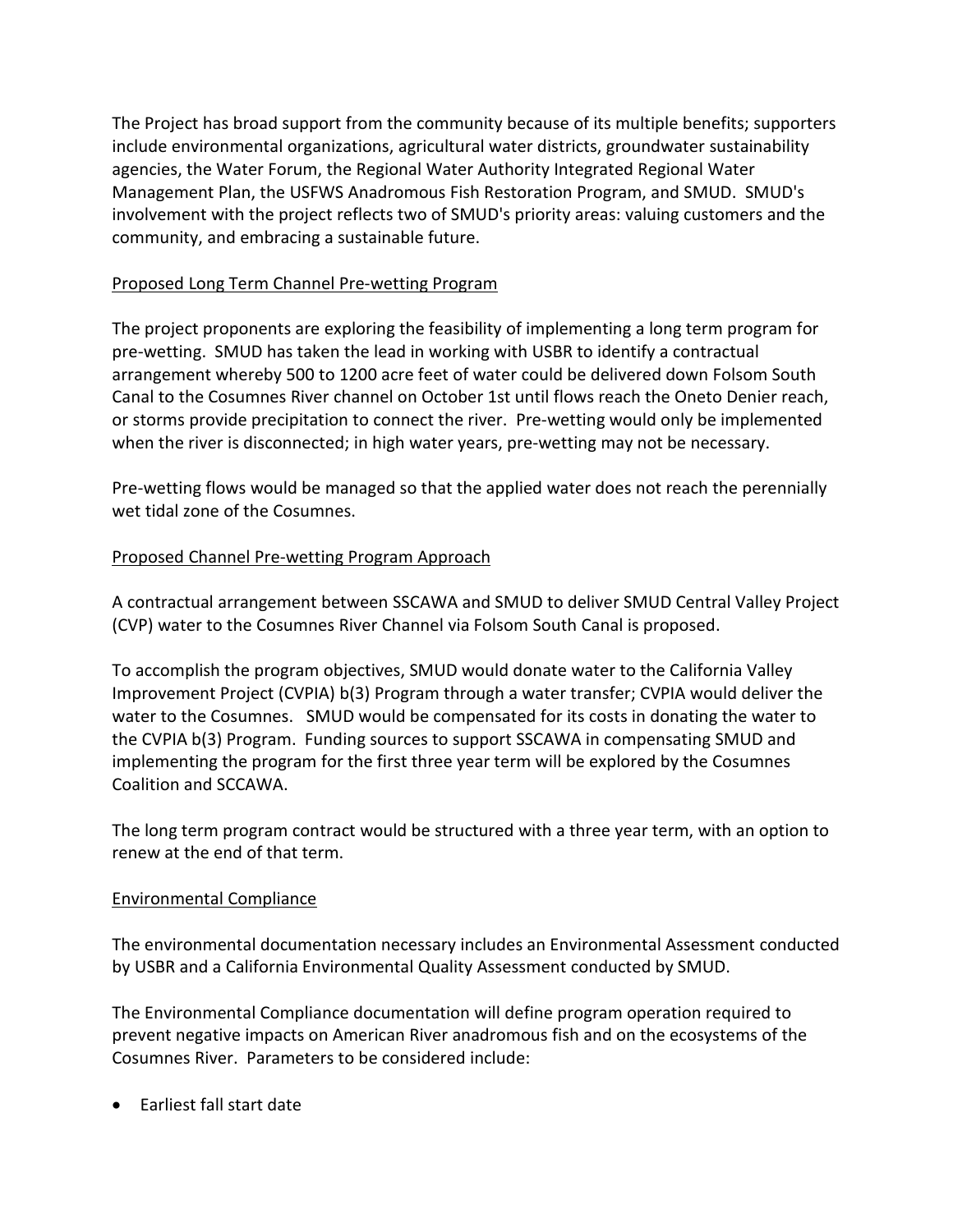- Window of water delivery
- Maximum diversion/delivery rate
- Minimum flow in American River necessary for diversion (Hodge decision requirements)

Priority considerations include preventing temperature impacts on the American River, preventing scouring in the Cosumnes River channel at Folsom South Canal Turnout, and ensuring water applied is not carried downstream with fall precipitation in amounts that would attract American River fish.

### **Pre-wetting Program Operations Plan**

The Pre-wetting Program is designed to pre-wet the dry river channel between Folsom South Canal and Highway 99, beginning on October 1st and ending when precipitation starts, the wetted front of water reaches Highway 99, or November 30th, whichever comes first. The planned flow release rate is 10 cubic feet per second, for delivery of up to 1200 acre feet of water.



Figure 1. Location map for the Cosumnes River Flow Augmentation Pilot Project.

The flow-release schedule has been developed to meet the following criteria:

1. Manage the diversion rate such that American River temperatures and flow meet the American River Flow Standard [\(http://www.waterforum.org/wp-](http://www.waterforum.org/wp-content/uploads/2017/04/WF-Modified-FMS-10_8_final_Single.pdf)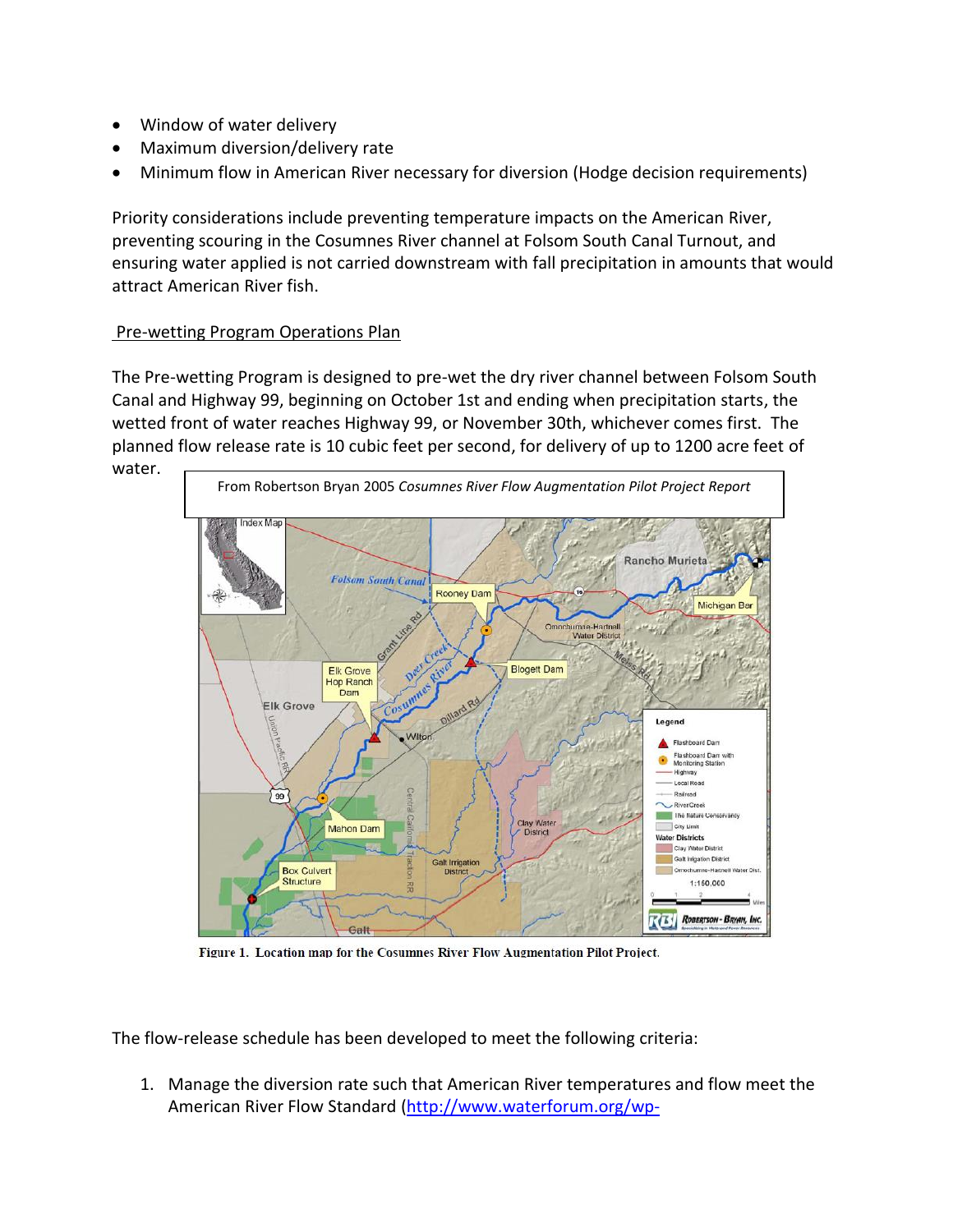[content/uploads/2017/04/WF-Modified-FMS-10\\_8\\_final\\_Single.pdf](http://www.waterforum.org/wp-content/uploads/2017/04/WF-Modified-FMS-10_8_final_Single.pdf) ) during diversion of water at Nimbus Dam to the Folsom South Canal between October 1st and November 30th.

- a. *Modeling has demonstrated that at a diversion rate of 10 cfs during American River flows of 810 cfs or above in October and November, temperature impacts are "de minimus"; that is, temperatures do not measurably rise in the American River, and flow is not lowered below 800 cfs.*
- *2.* Prevent scouring of the Cosumnes River channel at the water delivery location at the Folsom South Canal Turnout.
	- *a. Scouring will be prevented by starting the release of water at no more than 5 cfs, and raising the rate to 10 cfs only after water pools at the turnout location and acts as an energy dissipater.*
- *3.* Ensure water applied is not carried downstream with fall precipitation in amounts that would attract American River fish*.* 
	- *a. Groundwater*--*surface monitoring by Graham Fogg of UC Davis during the 2005 pilot measured channel losses of of 1 to 3.5 cfs/mile, demonstrating the rapid transfer from the water in the channel into the ground. Additional flow measurements in 2018 by the USFWS Anadromous Fish Restoration Program have demonstrated that even when the river is connected at flows of 68 cfs at Michigan Bar, only 34.5 cfs remains flowing by Highway 99, a channel loss 33.5 cfs. 10 cfs of water delivered will be quickly absorbed into the river channel during pre-wetting.*
	- *b. There are 7.5 miles between Highway 99 and confluence with tidewater at Twin Cities Road*. *The channel losses in this reach measured by Graham Fogg in 2005 are 2.7 cfs/mile. By ceasing water delivery when the wetted front reaches Highway 99, delivered water will not reach the confluence with tidewater*.

| Task | <b>Task Description</b>              | Initial | <b>Annual Cost</b> |
|------|--------------------------------------|---------|--------------------|
| No.  |                                      | (One    |                    |
|      |                                      | Time)   |                    |
|      |                                      | Cost    |                    |
|      | <b>USBR Contract Letter</b>          | \$5000  |                    |
|      | <b>USBR Environmental Assessment</b> | XX      |                    |
| っ    | <b>SMUD CEQA Document</b>            | XХ      |                    |

#### Estimated Pre-wetting Program Costs